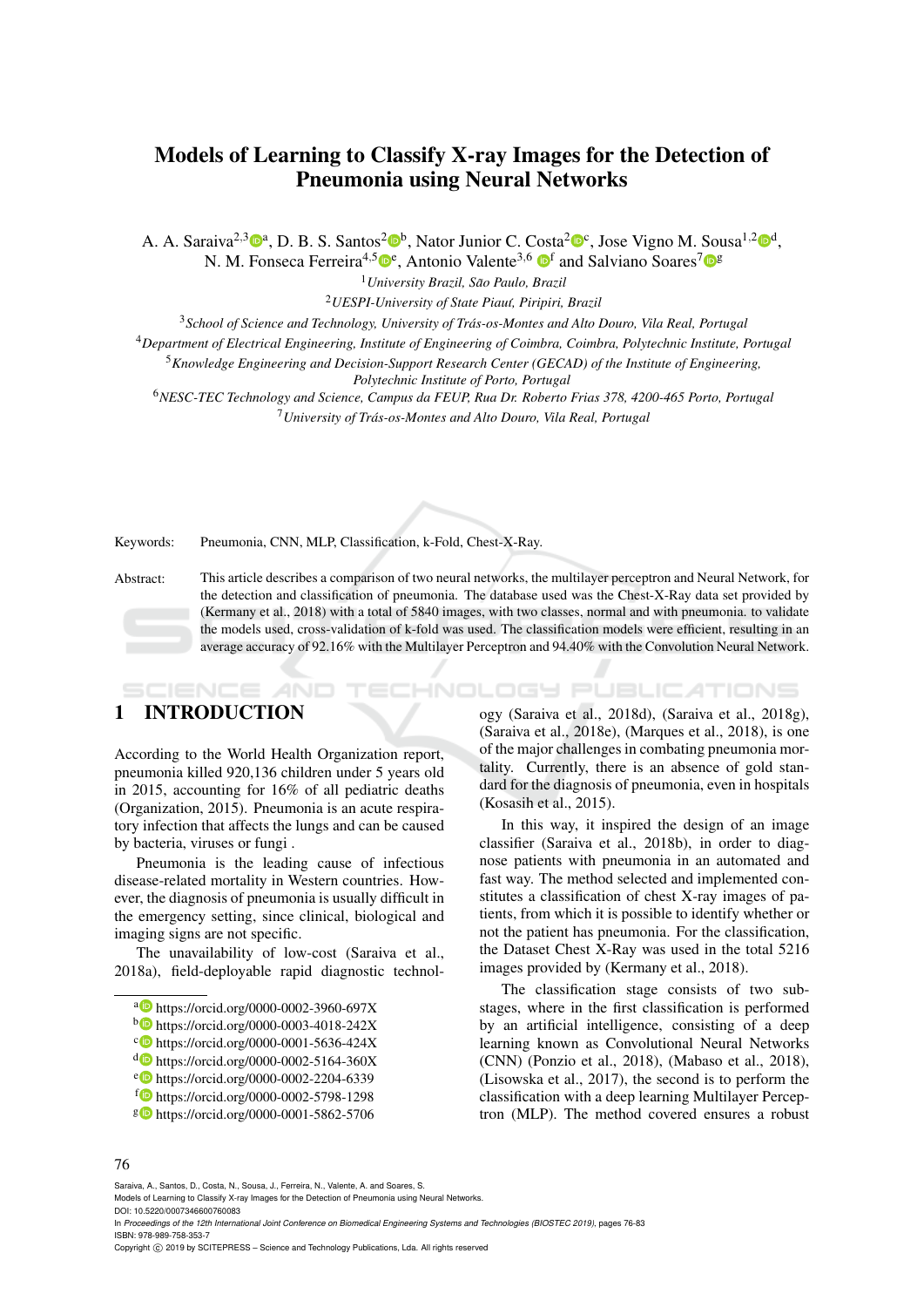coverage in image recognition (Saraiva et al., 2018f), (Saraiva et al., 2018h), under certain assumptions that will be clarified throughout the text.

The document is divided into 7 sections, in which section 2 is characterized by the contextualization of the work. It follows the methodology applied and the validation metrics in section 3. The description of the database is in section 4, the results after the application of the proposal in section 5, section 6 deals with the discussions and conclusion in the section 7.

# 2 CONTEXTUALIZATION OF WORK

It is possible to observe in the work of (Lakhani and Sundaram, 2017), the effectiveness of the use of deep convolutional neural networks (DCNNs) for the detection of Tuberculosis through four sets of HIPAA data and two different DCNNs, AlexNet and GoogLeNet.

(Rajpurkar et al., 2017), CheXNet is a 121 layer convolutional neural network trained in ChestXray14, capable of detecting pneumonia by checking thoracic radiographs, which when compared to the performance of four practicing academic radiologists, CheXNet is able to overcome professionals.

In (Becker et al., 2018), evaluates the viability of using Deep Learning and classification of pathological patterns in a set of digital photographs of chest Xray images of patients with tuberculosis, using diagnoses of the same it was possible to analyze pathological patterns in classes: cavity, consolidation, stroke, interstitial changes, miliary pattern or normal examination.

(Xue et al., 2018), demonstrates a method of sexual identification through frontal thoracic radiographs, motivated by the need to determine missing gender information in some datasets employing the Deep Learning-based convolutional neural network (CNN) technique and learning transfer, with an accuracy of 86, 6 % and ROC area with 0.932 for 5-fold cross-validation.

According to Becker, (Hooda et al., 2017) It points out a potential method for the detection of tuberculosis using deep learning, which classifies RXT images into two categories, that is, normal and abnormal. Using the CNN architecture with 7 convoluted layers and 3 fully connected layers.

(Vajda et al., 2018), consists of an automatic analysis and classification of chest radiographs can be used as a reliable alternative to more sophisticated and technologically demanding methods (eg culture or smear analysis), with a fully automatic TB screen-

ing system processing the CXRs of thorax) and applying image preprocessing techniques to improve image quality, followed by adaptive segmentation based on model selection.

The study of (Sivaramakrishnan et al., 2017), aims to visualize salient network activations in a Deep Learning model based on Convolutional Neural Network (CNN), applied to the challenge of the chest X-ray screening. Computer-aided detectio software using machine learning approaches was developed to analyze CXRs for abnormalities in order to reduce delays in configurations with limited resources.

## 3 MATERIALS AND METHODS

In This Section, it will be presented the structure of the adopted systems, to resolve the classification of pneumonia, classifying them as normal or with pneumonia, will also be presented the entire structure of the algorithms as well as the evaluation metrics.

### 3.1 Structure of the System

In Figure 1 it is possible to visualize the structure of the system, in which the steps consists of the following order: acquisition of the images, soon after k-fold is used in order to divide the training and test data. Preprocessing is about normalizing the data, ie past grayscale images and all pixels are divided by 255 to transform them into floating points. Finally, the classification of the images with the two proposed learning models is done.

Two learning models, neural networks known as CNN and MLP, are described, described in the sections below. In Figures 3 and 5 it is possible to observe the structure of both neural networks. In the step of predicting test data the input of the test images separated by the k-fold algorithm is performed and the accuracy is collected. The process is repeated 5 times, changing the test and training images following the calculation of k-fold.



Figure 1: Construct, training and validate of the model.

CNN and MLP processing was performed using a 6 GB NVIDIA GTX 1060 video card, which has 1280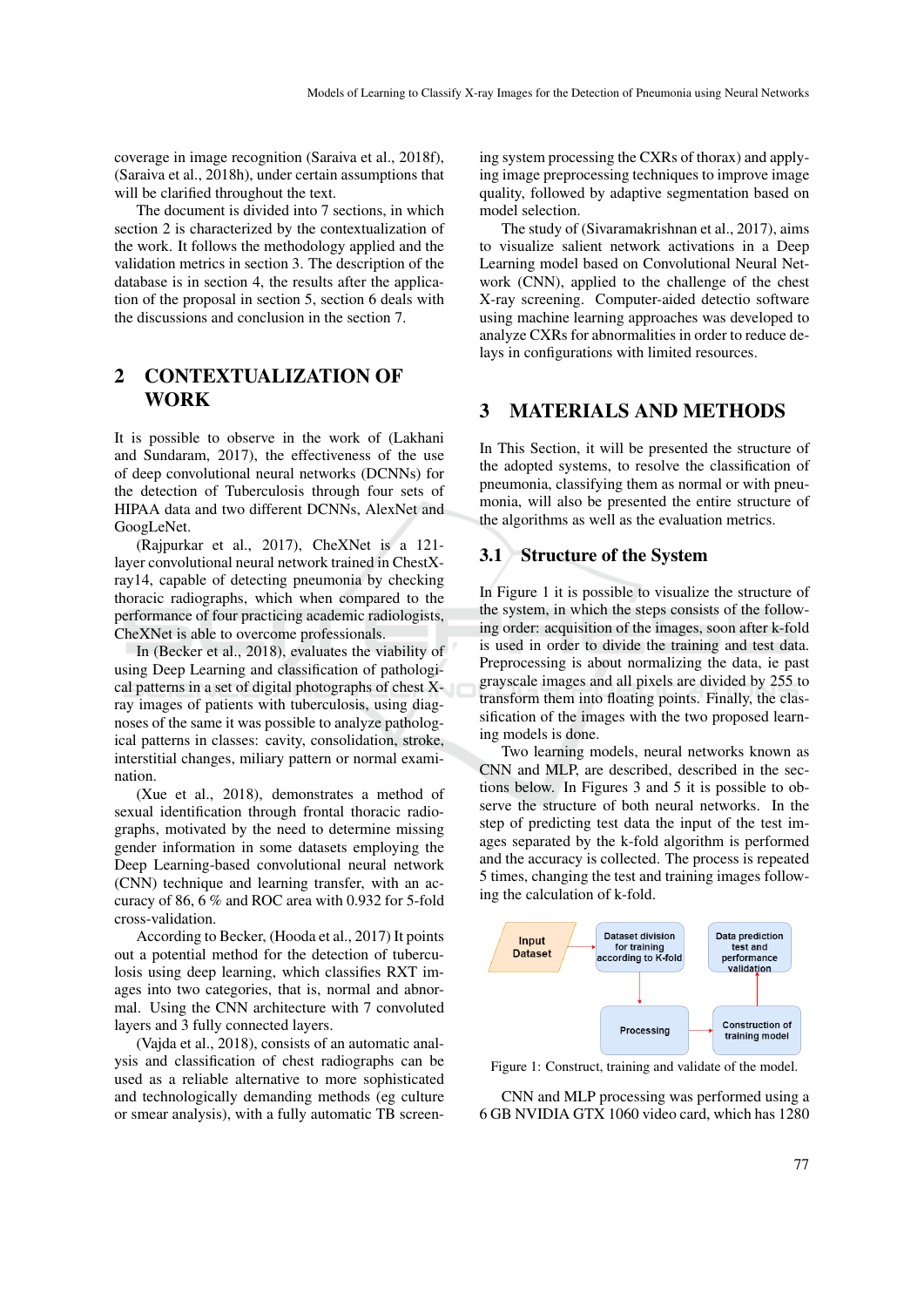CUDA cores and an Intel Core i7 processor with 12 Gigabytes of RAM, although most of the processing is done per video card, since CNN and MLP can run on GPUs, if available.

In Figure 2, one can observe the operation of the models soon after the training, this process consists of the input of the image, then the pre-processing is done and finally the image is predicted with the model (CNN or MLP ), where the image is classified as normal or pneumonia.



Figure 2: Image input and prediction.

## 3.2 MLP

MLP is an artificial feedforward neural network class, consisting of at least three node layers, except for the input nodes, each node is a neuron that uses a nonlinear activation function (Tang et al., 2016). The MLP uses a supervised learning technique called backpropagation for training (Pham et al., 2017).

Its multiple layers and non-linear activation distinguish MLP from a linear perceptron in this way one can distinguish data that are not linearly separable. (Pham et al., 2017). In Figure 3 a network composed of five layers is presented, one layer being input, three hidden layers with the function Rectified Linear Unit (ReLU) and an output layer with the function Softmax.

In the equations 1 and 2 it is possible to verify the function ReLU, responsible for calculating the output of a node according to its input in a neuron.

$$
f(x) = x^{+} = \max(0, x)
$$
 (1)

$$
f(x) = \begin{cases} 0 & \text{for } x < 0\\ x & \text{for } x \ge 0 \end{cases}
$$
 (2)

In the equation 3 it is possible to see the softmax function, where *z* is an input vector for output layer, in this work if there are 2 output classes, then *z* is a vector of two elements. E *j* indexes the output units.

$$
\sigma(\mathbf{z})_j = \frac{e^{z_j}}{\sum_{k=1}^K e^{z_k}}
$$
 (3)

In the 4 equation we have the function responsible for calculating the loss, called a cross-entropy, where *D* represents the distance and receives two lists, *p* and *q*. where the loss is calculated.

$$
D(p,q) = -\sum_{x} p(x) \log q(x).
$$
 (4)

The figure 3, consists of the structure of the model of the MLP used, at the beginning one has the input layer where the images are multiplied by the weights and added to the bies, later the hidden layers of the network are defined, three layers, with ReLUs activation functions. The first layer has 32 units the second 64 and the third 128, in the layer of output, last layer, the softmax function is used.



Figure 3: Construction of the MLP training model.

# 3.3 CNN

CNNs are similar to traditional neural networks, both are composed of neurons that have weights and bias that need to be trained. Each neuron receives some inputs, applies the scalar product of inputs and weights in addition to a non-linear function (Chen et al., 2017).

A CNN consists of a sequence of layers Figure 5, in addition to the input layer, which usually consists of an image with width and height, there are three main layers: convolutional layer, Pooling layer and fully connected layer. In addition, after a convolutional layer it is common an activation layer normally a linear rectification unit function (ReLUs) equations 1, 2. These layers, when sequenced (or stacked), form an architecture of a CNN (Salamon and Bello, 2017).

#### 3.3.1 Convolutional Layer

This layer is composed of a set of filters (kernels) capable of learning according to a training (Ustinova et al., 2017). The kernels are small matrices that in this case was used the size 3x3 to obtain a better precision in the time to go through the matrix of the images, composed by real values that can be interpreted as weights.

Given a two-dimensional image, *I*, and a small array, *K* of size *h* x *w* (kernel), the convoked image, *I*  $* K$ , is calculated by overlapping the kernel at the top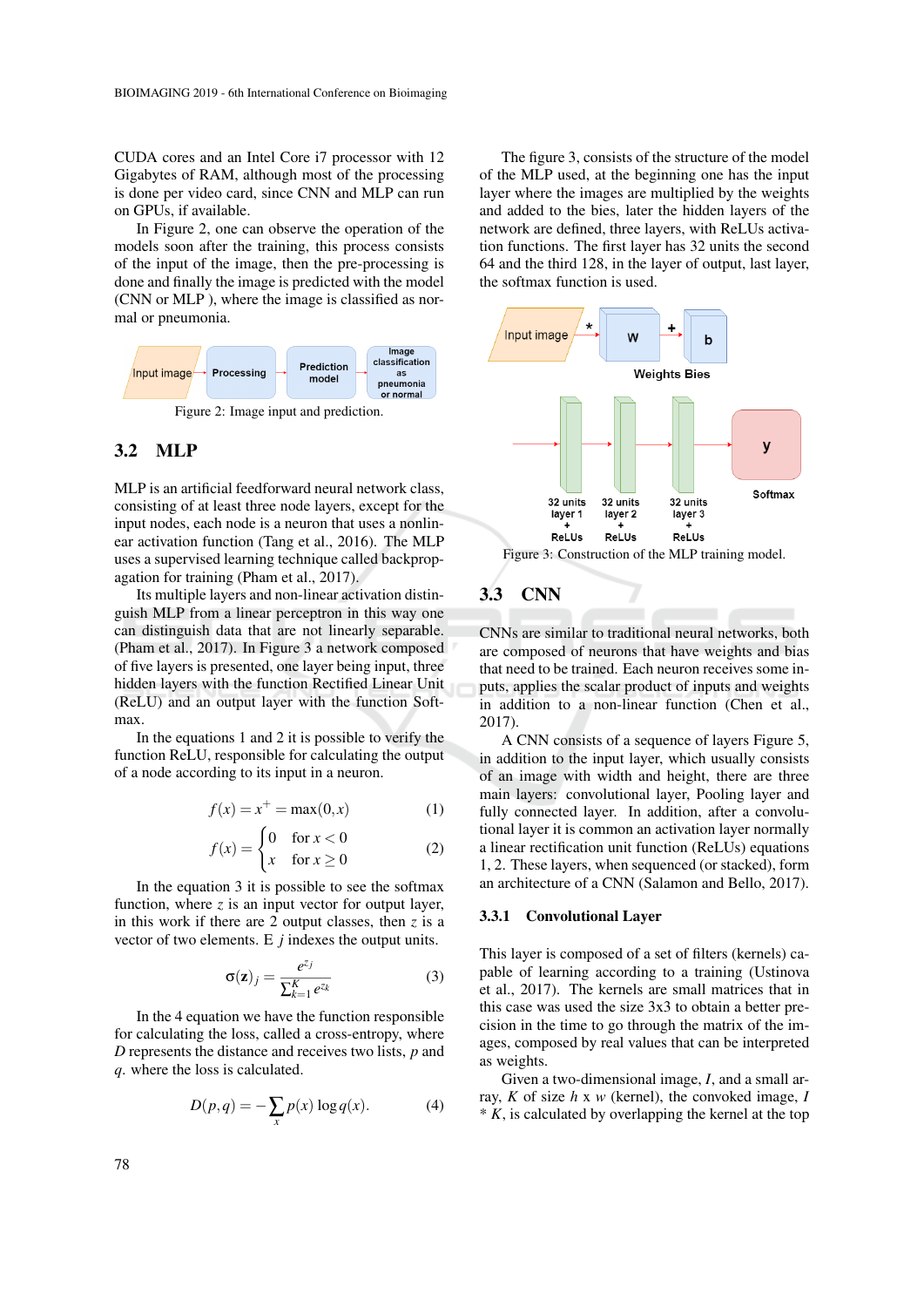of the image of all possible shapes, and recording the sum of the elementary products between the image and the kernel equation 5.

$$
(I*K)_{xy} = \sum_{i=1}^{h} \sum_{j=1}^{w} K_{ij} I_{x+i-1,y+j-1}
$$
 (5)

The kernels are convolved with the input data to get a feature map. These maps indicate regions in which specific features in relation to kernels. The actual values of the kernels change over the course of the training causing the network to learn to identify significant regions to extract characteristics from the data set (Maggiori et al., 2017), so each filter results in an output of a three-dimensional array. In the convolution results matrices the ReLU activation function, equations 1, 2 are applied. in each element of the convolution result.

#### 3.3.2 Pooling Layer

After a convolution layer exists a pooling layer, the pooling technique is used to reduce the spatial size of the resulting convolution matrices, according to the figure 4. Consequently, this technique reduces the amount of parameters to be learned in the network, contributing to the control of overfitting, ie avoiding the condition when a trained model works very well in training data, but does not work very well in test data (Yu et al., 2017).



Figure 4: Example max-pooling with a 2x2 image.

The maximum pool operation reduces the size of the resource map, this operation can be described by the equation equation 6. Let *S* be the value of the passed and *Q x Q* the shape of the feature map before the maximum grouping and *p* determines the clustering max-pooling size (Havaei et al., 2017). The output of the max-pooling operation would be *D x D* size.

$$
D = (Q - p)/S + 1 \tag{6}
$$

#### 3.3.3 Fully Connected Layer

The fully connected layer comes after a convolutional or pooling layer, it is necessary to connect each element of the convolution output matrices to an input neuron. The output of the convolutional and pooling layers represent the characteristics extracted from the input image.

The last layer of the network uses softmax as the activation function, equation 3. This function receives a vector of values as input and produces the

The technique known as dropout is also used in the fully connected layer to reduce training time and avoid overfitting. This technique consists in randomly removing a certain percentage of neurons from a layer at each training iteration, re-adding them to the next iteration (Kovács et al., 2017).

#### 3.3.4 CNN Architecture

In Figure 5 the CNN architecture is displayed, it has three convolution layers and the last one is fully connected, the input of the network receives a 150x150 pixel image, each convolution layer has the ReLUs activation function. For the convolution kernel, the 3x3 size was adopted, because this way it is possible to have a greater precision in the time to go through the entire image.

After each convolutional layer a Max-pooling layer is used, in this way the size of the matrices resulting from the convolution is reduced. With this layer it is possible to reduce the amount of parameters that will be learned by the network, this way it is done overfitting control.

In the fully connected layer the sorftmax activation function is used, this function is responsible for making the probabilistic distribution of the input image belong to each of the classes in which the network was trained. To reduce the training time and to avoid



Figure 5: Construction of the CNN training model.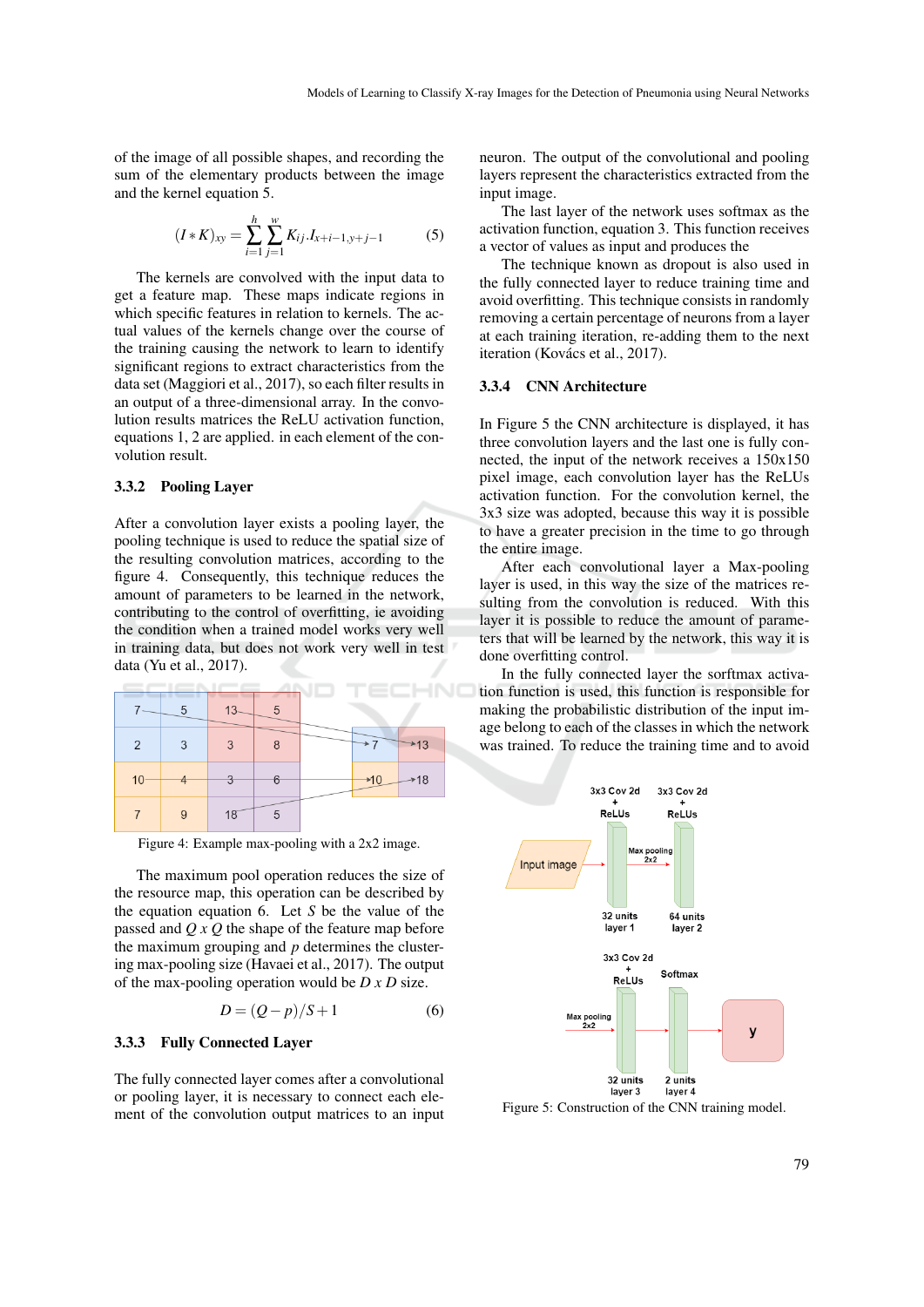overfitting is used dropout in the layer, ie it is randomly removed at each training interaction, a certain percentage of the neurons of a layer, re-adding them in the following iteration.

# 4 DESCRIPTION OF THE DATASET

The set of images contains 5863 X-ray (JPEG) images and 2 categories (Pneumonia / Normal) provided by the (Wang et al., 2017).It is possible to visualize in the figures 6 e 7.

Chest x-ray images (anteroposterior) were selected from pediatric patients aged one to five years. The image comes from Guangzhou Women and Children's Medical Center. All chest X-ray images were performed as part of the routine clinical care of the patients (Wang et al., 2017).

The dataset still has quality control, where illegible and low-quality images have been removed. The diagnosis was classified by two specialist doctors and checked by a third expert in order to extinguish the errors (Wang et al., 2017).

The dataset consists of 5863 images, being 1575 images of normal patients and 4288 of patients with



Figure 6: Normal.



Figure 7: Pneumonia.

pneumonia. To create the learning model, it was necessary to balance the images.

Pneumonia causes pulmonary consolidation, this means that the pulmonary alveoli are filled with inflammatory fluid, this fluid replaces the air in the alveoli, so that the affected part of the lung does not contain air (Iorio et al., 2018). In the radiographic, pulmonary consolidation corresponds to an opacity (whitish area).

The identification of the existence of pneumonia is based on the opacities of the radiography, that is, the radiograph shows the darker part near the spine that corresponds to the bronchi (Kunz et al., 2018). The air contained in the bronchi gives this color to the radiograph, while the outside of the lung is lighter (opaque) because the alveoli are filled with fluid Figure 7.

# 5 METRICS OF THE EVALUATION

### 5.1 Cross Validation

Cross-validation is an evaluation technique on the ability of generalization models, from a dataset, is widely used in problems where the object is the modeling and prediction (Vehtari et al., 2017). With this it is possible to estimate how precise the model is, that is, its accuracy with data that it does not know.

The k-fold cross-validation method consists of dividing the total set into *k* subsets of the same size, one subset is used for testing, and the other k-1 subsets for training. This process is repeated by k times, if circularly changing the subset of tests (Grimm et al., 2017).

The final precision of the model is estimated by equation 7, at where  $Ac_f$  is the sum of the differences between the actual value  $y_i$  and the predicted value  $\hat{y}_i$ and *k* is the amount of k-fold divisions. With this it is possible to infer the generalization capacity of the network.

$$
Ac_f = \frac{1}{k} \sum_{i=1}^{k} (y_i - \hat{y}_i)
$$
 (7)

### 5.2 Confusion Matrix

As a statistical tool we have the confusion matrix that provides the basis for describe the accuracy of the classification and characterize the errors, helping refine the ranking (Saraiva et al., 2018c).

The measures derived from the confusion matrix are: the total accuracy being that chosen by the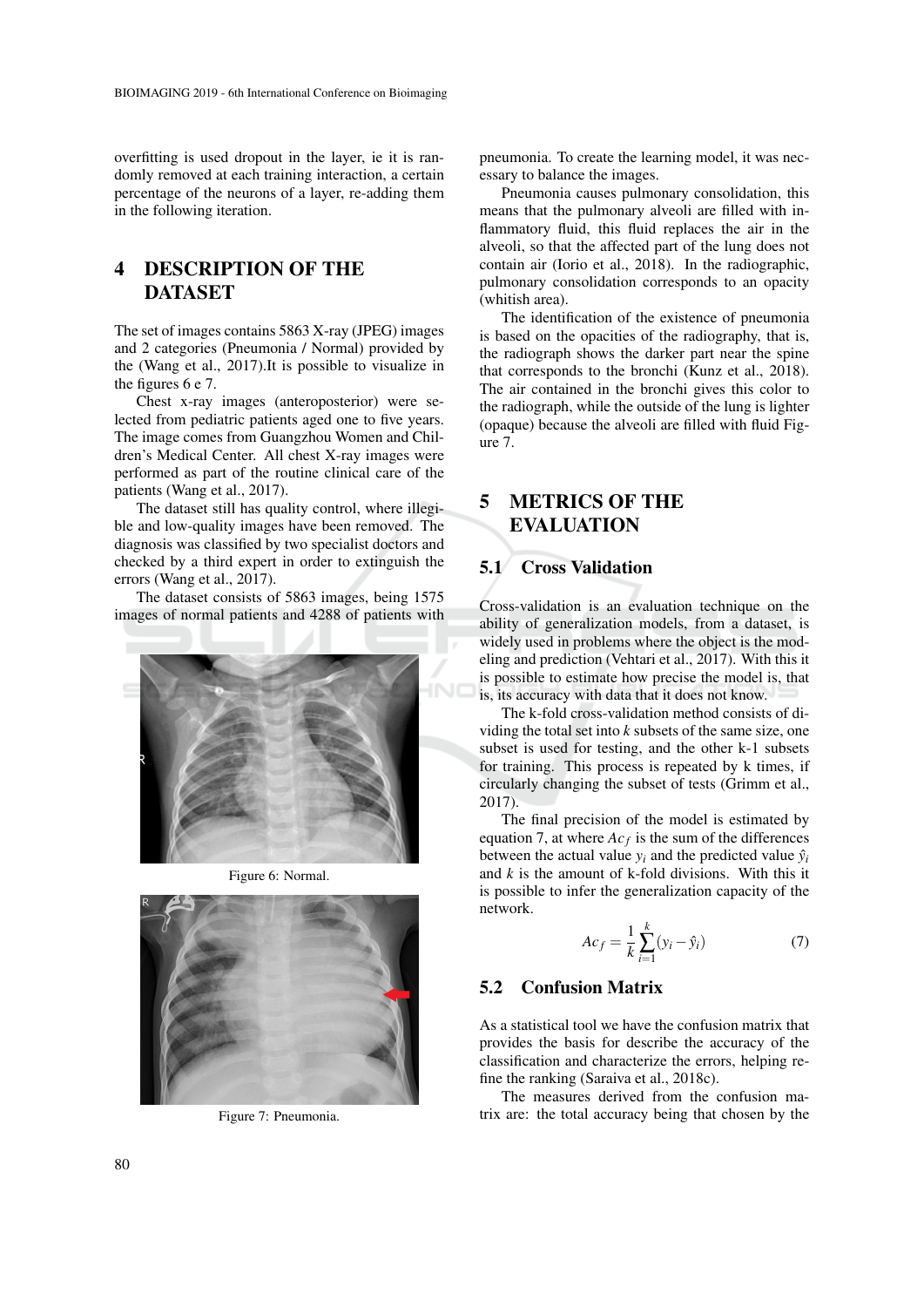| Interaction | Accuracy  | True Negative | False negative | True Positive | False positive |
|-------------|-----------|---------------|----------------|---------------|----------------|
|             | 92.38%    | 277           | 38             | 305           |                |
| 2           | 93.68%    | 267           | 25             | 325           | 13             |
|             | $90.15\%$ | 286           | 23             | 282           | 39             |
| 4           | 91.90 %   | 322           | 13             | 257           | 38             |
|             | 92.69%    | 299           | 25             | 285           | 21             |
| Average     | $92.16\%$ | 290.2         | 24.8           | 290.9         | 24.2           |

Table 1: Table of MLP Network Interaction Results Table.

| Interaction | Accuracy | True Negative | False negative | True Positive | False positive |
|-------------|----------|---------------|----------------|---------------|----------------|
|             | 94.44 %  | 286           | 23             | 309           |                |
|             | 94.76 %  | 298           | 18             | 299           | 15             |
|             | 95.07%   | 286           |                | 313           | 14             |
| 4           | 94.28%   | 303           | 14             | 291           | 22             |
|             | 93.49 %  | 316           | 14             | 273           | 27             |
| Average     | 94.40 %  | 297.8         | 17.2           | 297           | 18             |

Table 2: Table of CNN network interaction results.

present work, accuracy of individual class, producer precision, user precision and Kappa index, among others. The total accuracy is calculated by dividing the sum of the main diagonal of the error matrix *xii*, by the total number of samples collected *n*. According to the equation 8.

network was 92.16 %, with an average of 24.2 false positive, 24.8 false negative.

In the figure 8 it is possible to verify the ROC curve and the error precision curve in the figure 9 referring to the interaction 5 of the table 2, in it it is possible to verify the specificity and sensitivity of the model. In the figures 10 and 11 the confusion matrices for iteration 5 of the table 2.



## 6 RESULTS

In this section will be presented the performance results of both neural networks. The metrics used to evaluate the results are: Mean of cross validation accuracy, mean number of false positive and false negative, of both models.

In the table 2 the results obtained by the MLP network are presented, the data are: iteration, test data accuracy, true negative, false negative, true positive, false positive. The mean accuracy obtained by the



Figure 8: Curve roc MLP interaction 5(table 2).



Figure 9: Precision Recall curve interaction 5(table 2).



Figure 10: Confusion matrix, without normalization, MLP interaction 5 (table 2).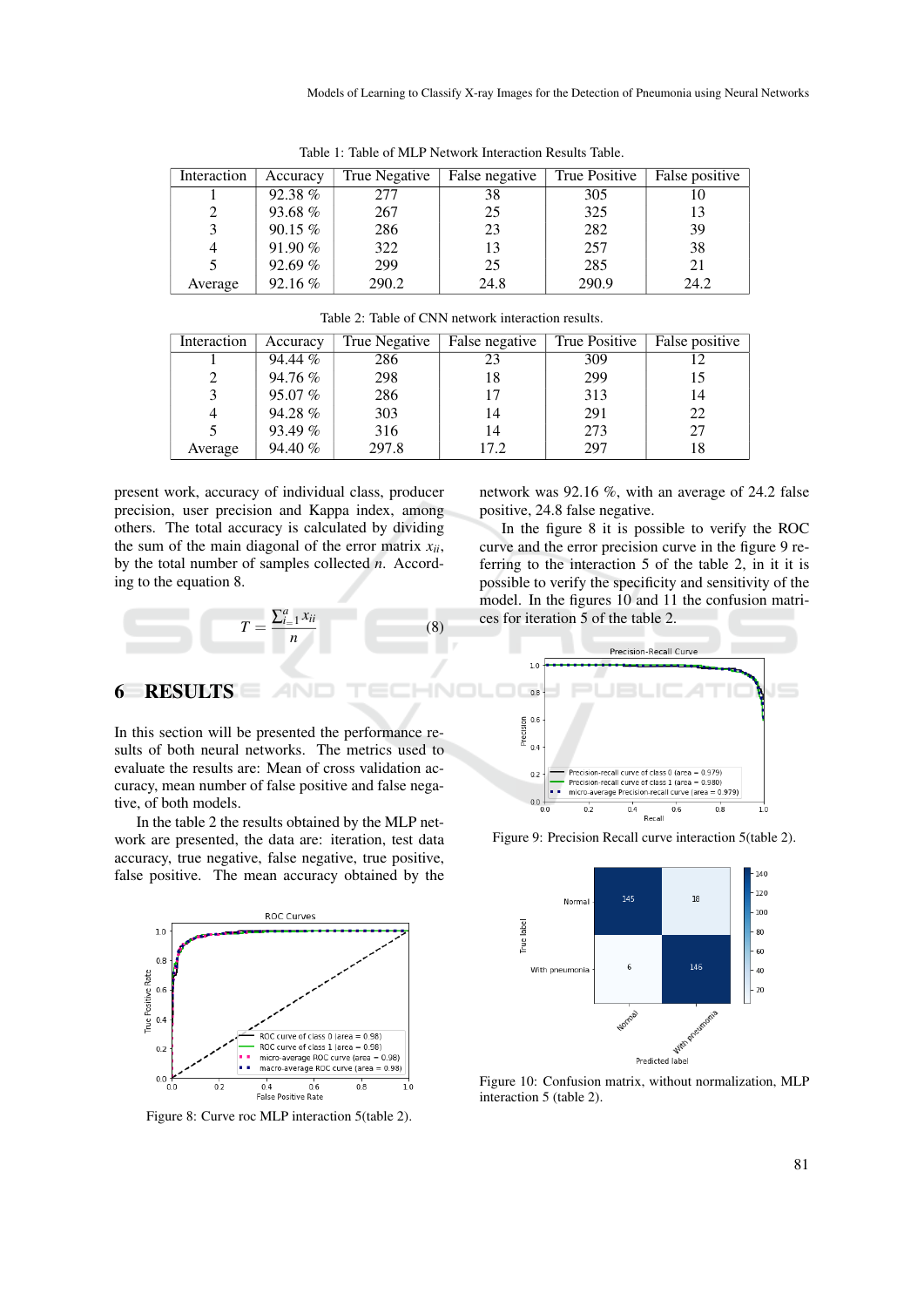

Figure 11: Normalized confusion matrix, interaction 5 (table 2).

## 7 CONCLUSIONS

In this work we have demonstrated comparative of two classification models, for the diagnosis of pneumonia. For the validation of the models, cross validation was performed, where it is possible to verify the generalization capacity. The artificial neural networks used were: CNN and MLP. The proposed classification models proved to be efficient in classification, with CNN obtaining 94.40 % accuracy and MLP with 92.16%.

As future work, it is suggested to increase the number of diseases that are also diagnosed through radiographic thoracic, and to use other classifiers.

HNI

## ACKNOWLEDGMENTS

This work is financed by National Funds through the FCT - Fundação para a Ciência e a Tecnologia (Portuguese Foundation for Science and Technology) as part of project UID/EEA/00760/2019.

### REFERENCES

- Becker, A., Blüthgen, C., Sekaggya-Wiltshire, C., Castelnuovo, B., Kambugu, A., Fehr, J., Frauenfelder, T., et al. (2018). Detection of tuberculosis patterns in digital photographs of chest x-ray images using deep learning: feasibility study. *The International Journal of Tuberculosis and Lung Disease*, 22(3):328–335.
- Chen, Y.-H., Krishna, T., Emer, J. S., and Sze, V. (2017). Eyeriss: An energy-efficient reconfigurable accelerator for deep convolutional neural networks. *IEEE Journal of Solid-State Circuits*, 52(1):127–138.
- Grimm, K. J., Mazza, G. L., and Davoudzadeh, P. (2017). Model selection in finite mixture models: A k-fold cross-validation approach. *Structural Equation Modeling: A Multidisciplinary Journal*, 24(2):246–256.
- Havaei, M., Davy, A., Warde-Farley, D., Biard, A., Courville, A., Bengio, Y., Pal, C., Jodoin, P.-M., and Larochelle, H. (2017). Brain tumor segmentation with deep neural networks. *Medical image analysis*, 35:18–31.
- Hooda, R., Sofat, S., Kaur, S., Mittal, A., and Meriaudeau, F. (2017). Deep-learning: a potential method for tuberculosis detection using chest radiography. In *Signal and Image Processing Applications (ICSIPA), 2017 IEEE International Conference on*, pages 497– 502. IEEE.
- Iorio, G., Capasso, M., Prisco, S., De Luca, G., Mancusi, C., Laganà, B., Piscopo, M. A., and Comune, V.  $(2018)$ . Lung ultrasound findings undetectable by chest radiography in children with community-acquired pneumonia. *Ultrasound in medicine & biology*.
- Kermany, D., Zhang, K., and Goldbaum, M. (2018). Labeled optical coherence tomography (oct) and chest x-ray images for classification. *Structural Equation Modeling: A Multidisciplinary Journal*.
- Kosasih, K., Abeyratne, U. R., Swarnkar, V., and Triasih, R. (2015). Wavelet augmented cough analysis for rapid childhood pneumonia diagnosis. *IEEE Trans. Biomed. Engineering*, 62(4):1185–1194.
- Kovács, G., Tóth, L., Van Compernolle, D., and Ganapathy, S. (2017). Increasing the robustness of cnn acoustic models using autoregressive moving average spectrogram features and channel dropout. *Pattern Recognition Letters*, 100:44–50.
- Kunz, W. G., Patzig, M., Crispin, A., Stahl, R., Reiser, M. F., and Notohamiprodjo, M. (2018). The value of supine chest x-ray in the diagnosis of pneumonia in the basal lung zones. *Academic radiology*.
- Lakhani, P. and Sundaram, B. (2017). Deep learning at chest radiography: automated classification of pulmonary tuberculosis by using convolutional neural networks. *Radiology*, 284(2):574–582.
- Lisowska, A., Beveridge, E., Muir, K., and Poole, I. (2017). Thrombus detection in ct brain scans using a convolutional neural network. In *Proceedings of the 10th International Joint Conference on Biomedical Engineering Systems and Technologies - Volume 2: BIOIMAGING, (BIOSTEC 2017)*, pages 24–33. IN-STICC, SciTePress.
- Mabaso, M., Withey, D., and Twala, B. (2018). Spot detection in microscopy images using convolutional neural network with sliding-window approach. In *Proceedings of the 11th International Joint Conference on Biomedical Engineering Systems and Technologies - Volume 2: BIOIMAGING, (BIOSTEC 2018)*, pages 67–74. INSTICC, SciTePress.
- Maggiori, E., Tarabalka, Y., Charpiat, G., and Alliez, P. (2017). Convolutional neural networks for large-scale remote-sensing image classification. *IEEE Transactions on Geoscience and Remote Sensing*, 55(2):645– 657.
- Marques, J. F., das Chagas, Fontenele, A. A., Costa, J. V. M., De Araujo, N. F., and Valente, A. (2018). Manipulation of bioinspiration robot with gesture recognition through fractional calculus. *IEEE LARS 2018 – 15th Latin American Robotics Symposium*.